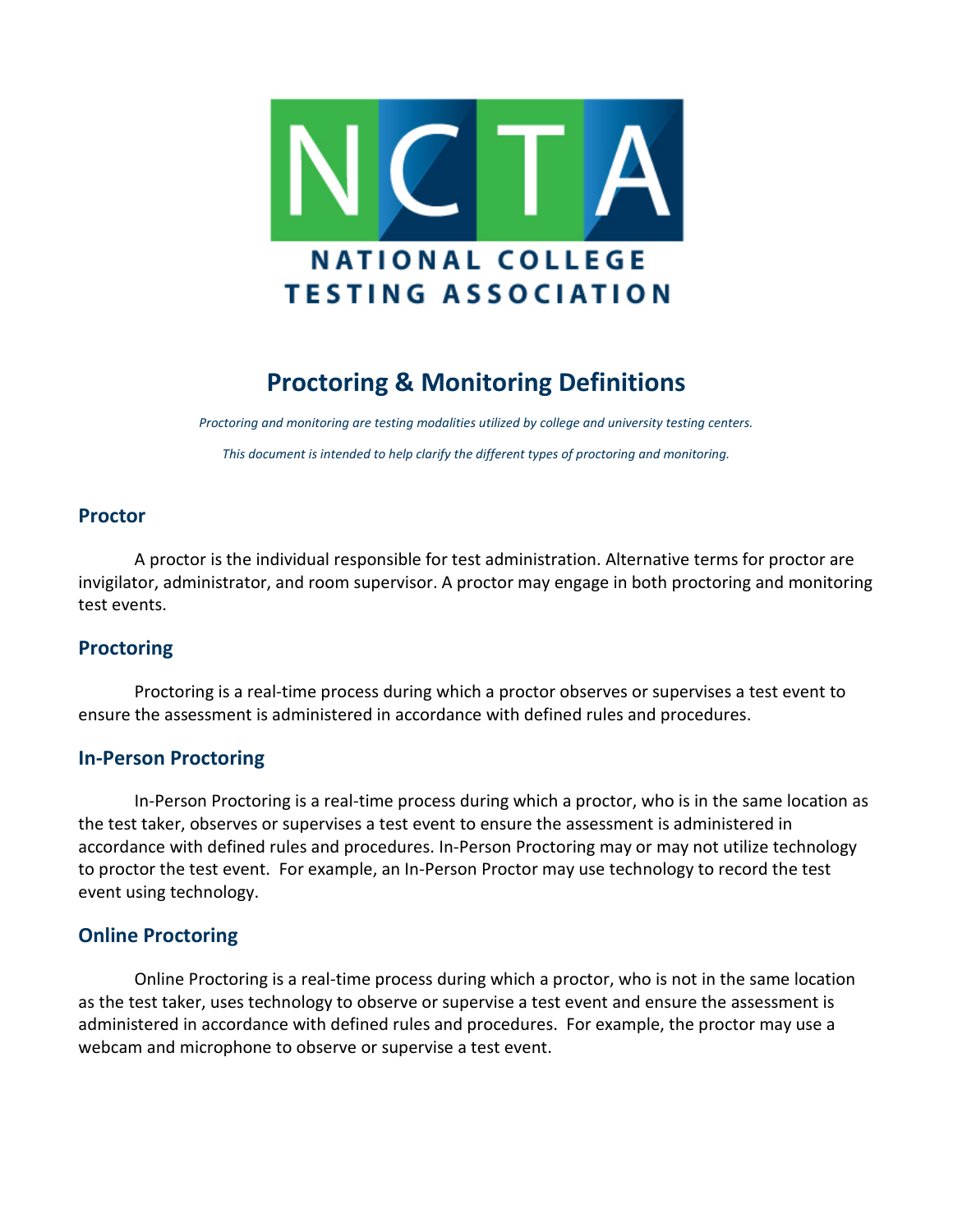## **Assisted In-Person Proctoring**

Assisted In-Person Proctoring is a real-time process during which a proctor, who is in the same location as the test taker, is assisted by artificial intelligence, algorithmic software or other technologies during the test event. For example, the use of software to help identify unusual test taker behavior and alert the proctor during the event.

## **Assisted Online Proctoring**

Assisted Online Proctoring is a real-time process during which a proctor, who is not in the same location as the test taker and is using technology to observe a test event, is assisted by artificial intelligence, algorithmic software or other technologies during the test event. For example, the proctor may use a webcam and microphone to observe or supervise a test event as well as artificial intelligence software to provide an alert in the event an irregularity is detected.

### **Monitoring**

Monitoring is a process during which technology is used to record a test event but no individual is observing the event in real time. The record is retained for a period of time for an individual to review, if desired, and identify any testing irregularities. For example, an individual may check in a test taker to set up the testing equipment, initiate the recording of the test event, and then exit the testing location or terminate the online connection for the remainder of the event.

## **Assisted Monitoring**

Assisted Monitoring is a process during which technology is used to record a test event and where artificial intelligence, algorithmic software or other technologies are utilized to identify potential concerns during the test event, but no individual is observing the event in real time. For example, technology may flag irregular test taker behaviors during a recorded test event for later review by a human proctor or other individual.